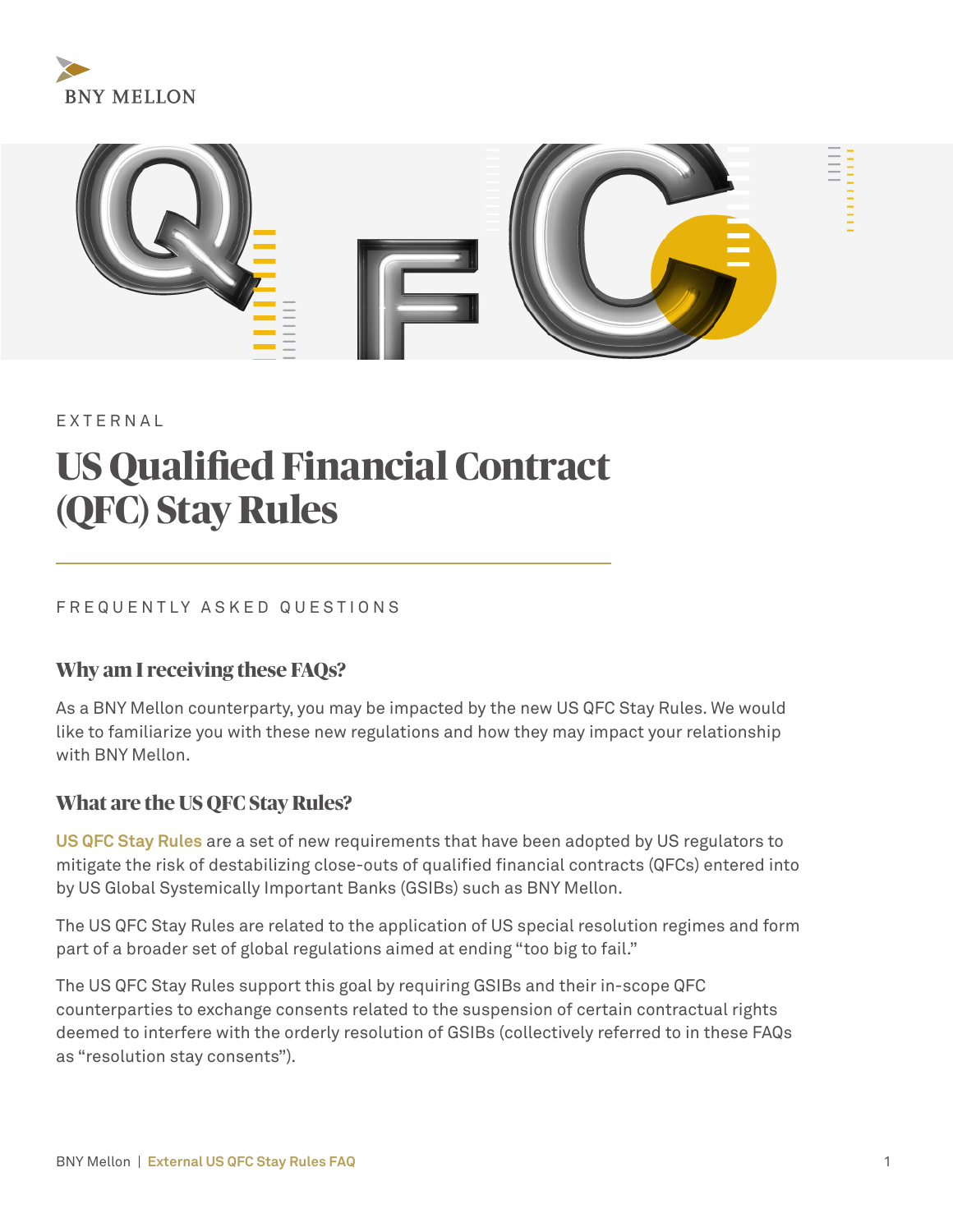

# **What are the US QFC Stay Rules? (Cont'd)**

These resolution stay consents are intended to support US regulators' actions to resolve a failing GSIB, including suspending — or staying — the exercise of certain default and transfer restriction rights against a failing GSIB.

The US QFC Stay Rules require US GSIBs and their subsidiaries worldwide, as well as US branches, agencies and subsidiaries of non-US GSIBs (collectively known as "covered entities"), to obtain resolution stay consents from all counterparties to in-scope QFCs.

For BNY Mellon, the US QFC Stay Rules apply to all of our subsidiaries and affiliates, worldwide.

# **What is a Special Resolution Regime?**

Following the financial crisis, governments handed financial regulators new powers to assume control of GSIBs that might be failing or that are likely to fail. Rather than letting a GSIB go through a regular bankruptcy — which could adversely impact financial markets and the wider economy regulators can now assist GSIBs by implementing a more orderly resolution strategy, known as a "special resolution regime." This involves determining the best way to provide liquidity and capital to the GSIB in accordance with an agreed resolution strategy that mitigates systemic risks to the wider financial markets.

# **What is a Qualified Financial Contract (QFC)?**

The definition of QFC<sup>1</sup> is very broad and includes OTC and listed derivatives, swaps, FX transactions, commodity transactions, repo, stock loans and prime brokerage contracts as well as a wide variety of securities contracts, including those that provide for guarantees or extensions of credit in the clearance or settlement of securities transactions.

QFCs generally will be considered to be in-scope for the US QFC Stay Rules if they include express transfer restrictions or if they contain provisions that enable counterparties to exercise certain default rights that are deemed to interfere with the orderly resolution of a GSIB (or any of its subsidiaries or affiliates).

#### **How do the US QFC Stay Rules help with a special resolution?**

The US QFC Stay Rules require GSIBs to obtain counterparties' acknowledgement of stays of certain default rights and the right of US authorities to transfer QFCs of a failing GSIB, consistent with US insolvency regimes.

These contractual acknowledgements reduce the risk that counterparties may seek to enforce contractual rights that interfere with the orderly resolution of a GSIB in a jurisdiction that may not directly apply US law.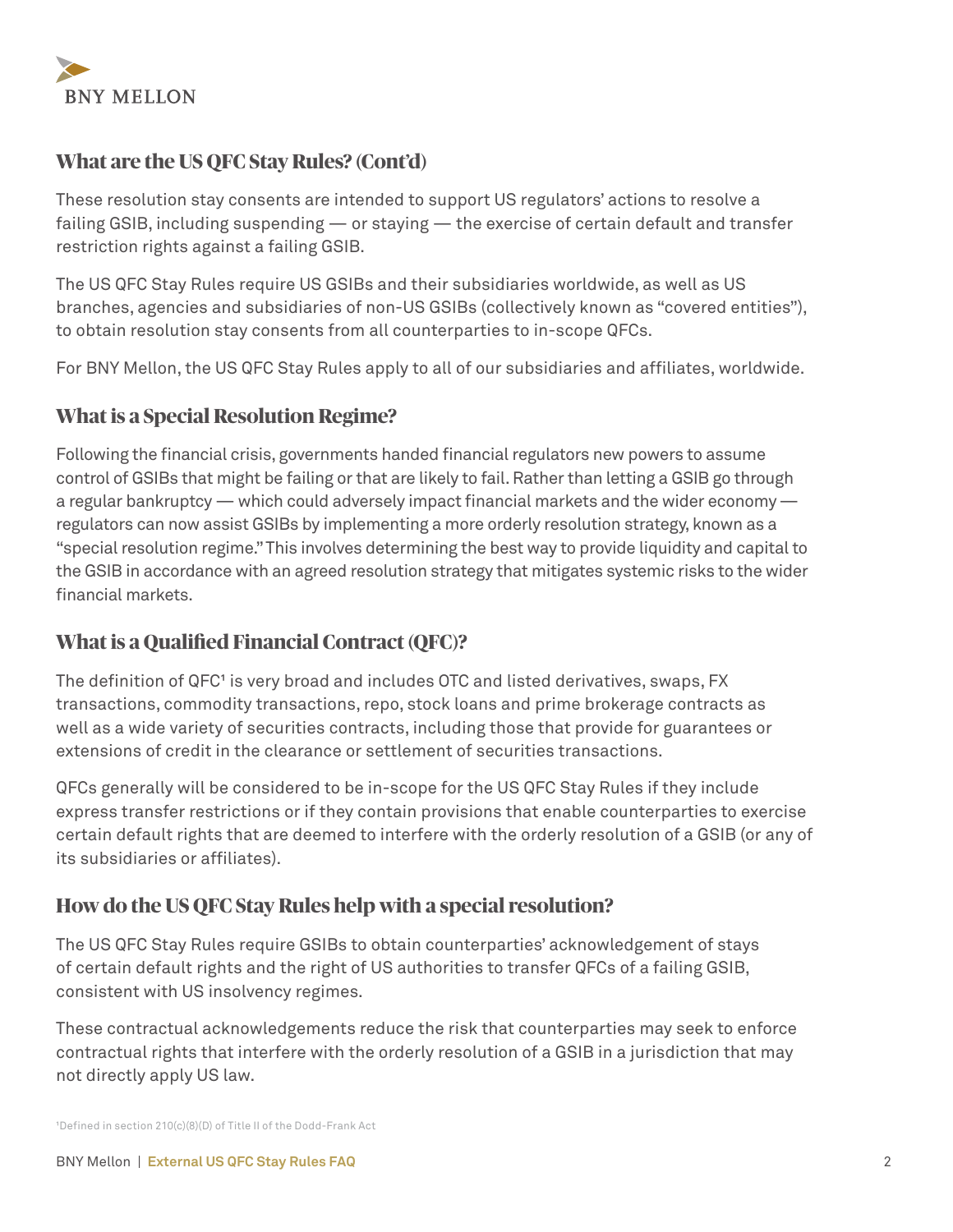

# **What other jurisdictions are imposing resolution stay rules?**

Currently, France, Germany, Japan, Switzerland and the UK have each adopted comparable rules. The stay rules in these countries are set out in:

**France:** French Monetary and Financial Code **Germany:** Recovery and Resolution Act **Japan:** Deposit Insurance Act — Orderly Resolution Regime **Switzerland:** Banking Insolvency Ordinance — Insolvency of Banks and Securities **UK:** Banking Act 2009

Other countries are anticipated to follow suit with similar stay regulations.

#### **Are the US QFC Stay Rules the same as the stay rules being implemented across EMEA and APAC?**

The US stay rules are not the same as the resolution stay rules being implemented in jurisdictions in EMEA and APAC. Resolution stay rules are generally specific to jurisdictions where they are applied, and may have different effective dates and different approaches to entity/contract scope of application.

European Union member states will apply stay rules that are largely consistent with the resolution regime requirements set out in the EU Bank Recovery and Resolution Directive or BRRD. In each jurisdiction or region, the relevant financial regulator, acting as the resolution authority, will want stays in place for impacted entities in its jurisdiction/region so that it can implement an effective resolution strategy for such an entity in the event it is failing or likely to fail.

#### **How will firms become compliant with the US QFC Stay Rules?**

GSIBs and their in-scope QFC counterparties are expected to exchange resolution stay consents as required under the US QFC Stay Rules, either by adhering to the **ISDA 2018 US Resolution Stay Protocol** (2018 US Protocol) or by making contractual amendments that are substantially the same as those contained in the 2018 US Protocol through a bilateral QFC amendment, in line with industry conventions.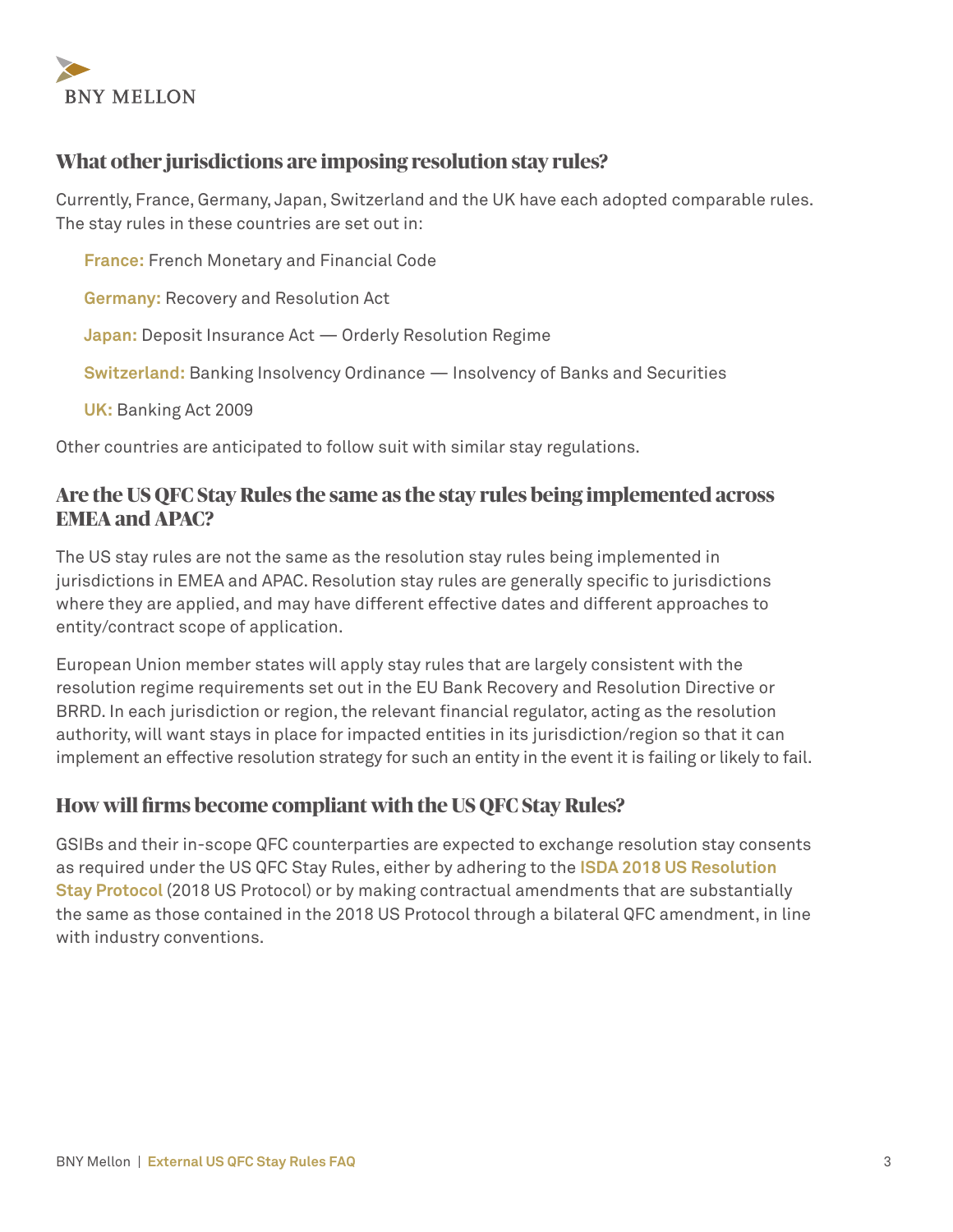

# **How will firms become compliant with the US QFC Stay Rules? (Cont'd)**

Adherence to the 2018 US Protocol through ISDA (the International Swaps and Derivatives Association) is not indicative of the scope of the US QFC Stay Rules applying only to financial contracts such as swaps and other derivatives. The scope is wider than this, as noted above, and ISDA is only the trade organization providing market standard documentation to facilitate compliance with these rules by all impacted GSIBs and their respective in-scope QFC counterparties.

# **Is there a deadline by which these QFCs must comply with the US QFC Stay Rules?**

Yes. The US QFC Stay Rules require GSIBs to obtain resolution stay consents from counterparties (and conform all new QFCs to the same requirements) within a specified timeline.

The first compliance deadline under the US QFC Stay Rules is **January 1, 2019,** for all in-scope QFCs between GSIB covered entities.

The second wave, on **July 1, 2019,** picks up in-scope QFCs of GSIB covered entities facing "financial counterparties" (other than small financial institutions).

The third wave, on **January 1, 2020,** extends the requirements of the rule to all other in-scope QFC counterparties of GSIBs.

**Notwithstanding this rolling compliance timeline, BNY Mellon may be obligated to require certain counterparties, including those eligible for the July 1, 2019 compliance timeline, to provide resolution stay consents prior to July 1, 2019.**

This is a consequence of the limited grandfathering relief available under the US QFC Stay Rules. In assessing whether a given QFC is required to be remediated, BNY Mellon is obligated to consider whether any post-January 1, 2019 QFC trading has occurred between any BNY Mellon affiliate and any consolidated affiliate of the relevant QFC counterparty. The effect of this is to substantially broaden the scope of agreements covered by the US QFC Stay Rules.

# **What are the consequences of failing to provide Resolution stay consents by the aforementioned deadline?**

GSIBs such as BNY Mellon are effectively prohibited by rule from entering into any new in-scope QFCs with a counterparty that has not provided resolution stay consents within the relevant compliance timeline. Therefore, we encourage our counterparties to provide resolution stay consents as soon as possible.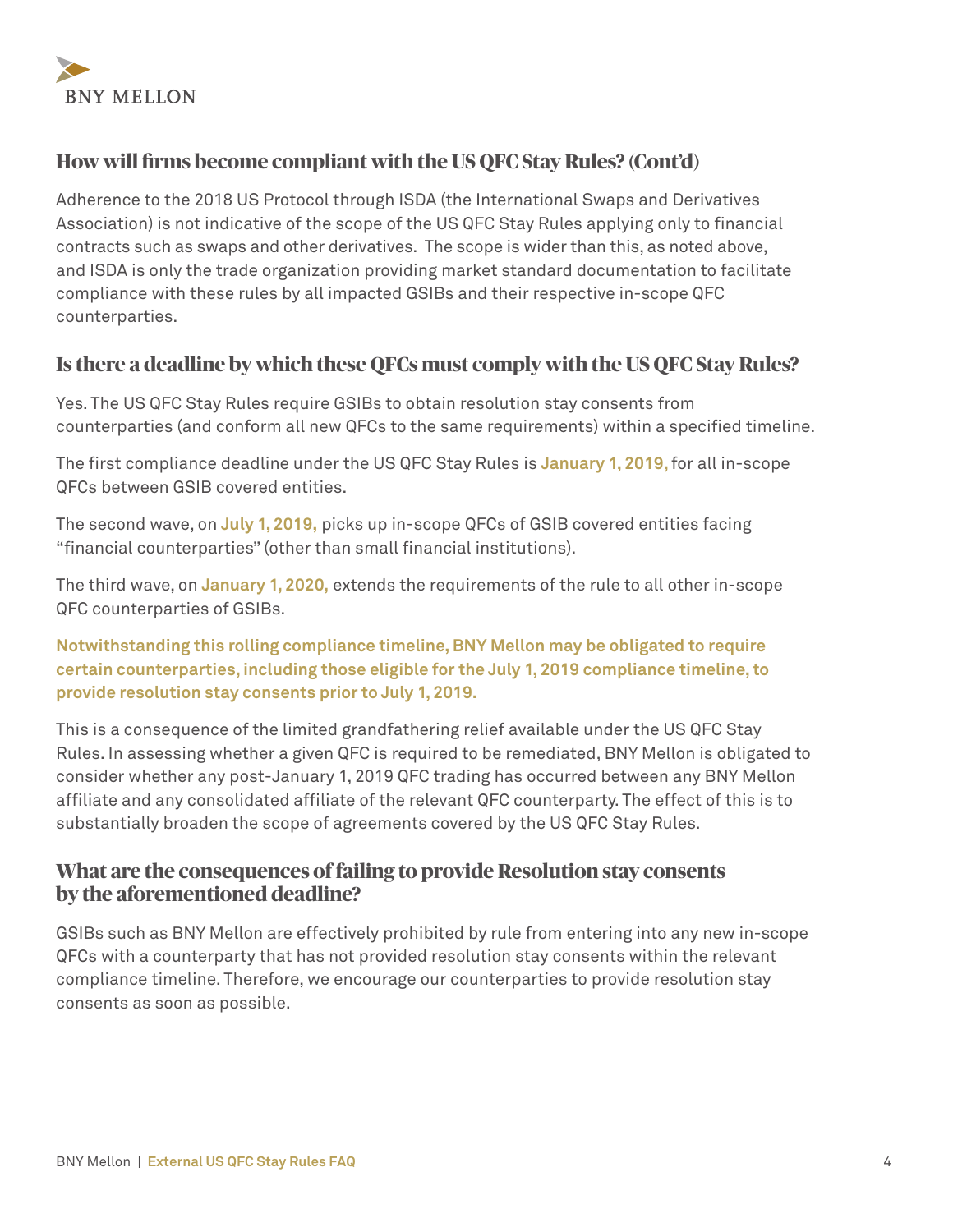

## **How do I provide resolution stay consents under the US QFC Stay Rules?**

There are two ways. The simplest is mutual adherence to the 2018 US Protocol. Adherence to the 2018 US Protocol will conform (to the requirements of the US QFC Stay Rules) all in-scope QFCs between a counterparty, the GSIB and any of the GSIB's affiliated entities that have adhered to the 2018 US Protocol.

Parties may sign up for the 2018 US Protocol on **[the ISDA website.](https://www.isda.org/protocol/isda-2018-us-resolution-stay-protocol/)** Detailed information regarding the procedure for adhering to the 2018 US Protocol (and the contractual effect of such adherence) is included in the link.

All BNY Mellon entities worldwide that are party to in-scope QFCs under the US QFC Stay Rules intend to adhere to the 2018 US Protocol before the relevant compliance timelines noted above. We likewise encourage our counterparties to adhere to eliminate the risk of unintended trading stops being applied.

For counterparties that do not wish to exchange resolution stay consents using the 2018 US Protocol, we expect that parties may be able to enter into standardized bilateral amendments, developed through industry-wide forums, including ISDA, which will result in compliance with the US QFC Stay Rules.

**Note, however, that such bilateral amendments are prohibited by rule from offering certain contractual creditor protections that the 2018 US Protocol offers. Accordingly, we encourage our clients and counterparties to leverage the 2018 US Protocol where possible.**

# **How do the US QFC Stay Rules affect me if I am domiciled in a jurisdiction, or transact with a BNY Mellon entity, outside the United States?**

Our non-US counterparties are equally affected by the US QFC Stay Rules and will need to provide resolution stay consents where appropriate, as noted above. The US QFC Stay Rules will apply in addition to any other similar resolution stay consents under separate ISDA resolution stay protocols in support of non-US resolution stay requirements that apply to certain BNY Mellon subsidiaries outside the United States.

Non-US counterparties dealing with US GSIBs such as BNY Mellon are encouraged to adhere to the 2018 US Protocol, or risk that the GSIB will halt any new activity with them as of January 1, 2019.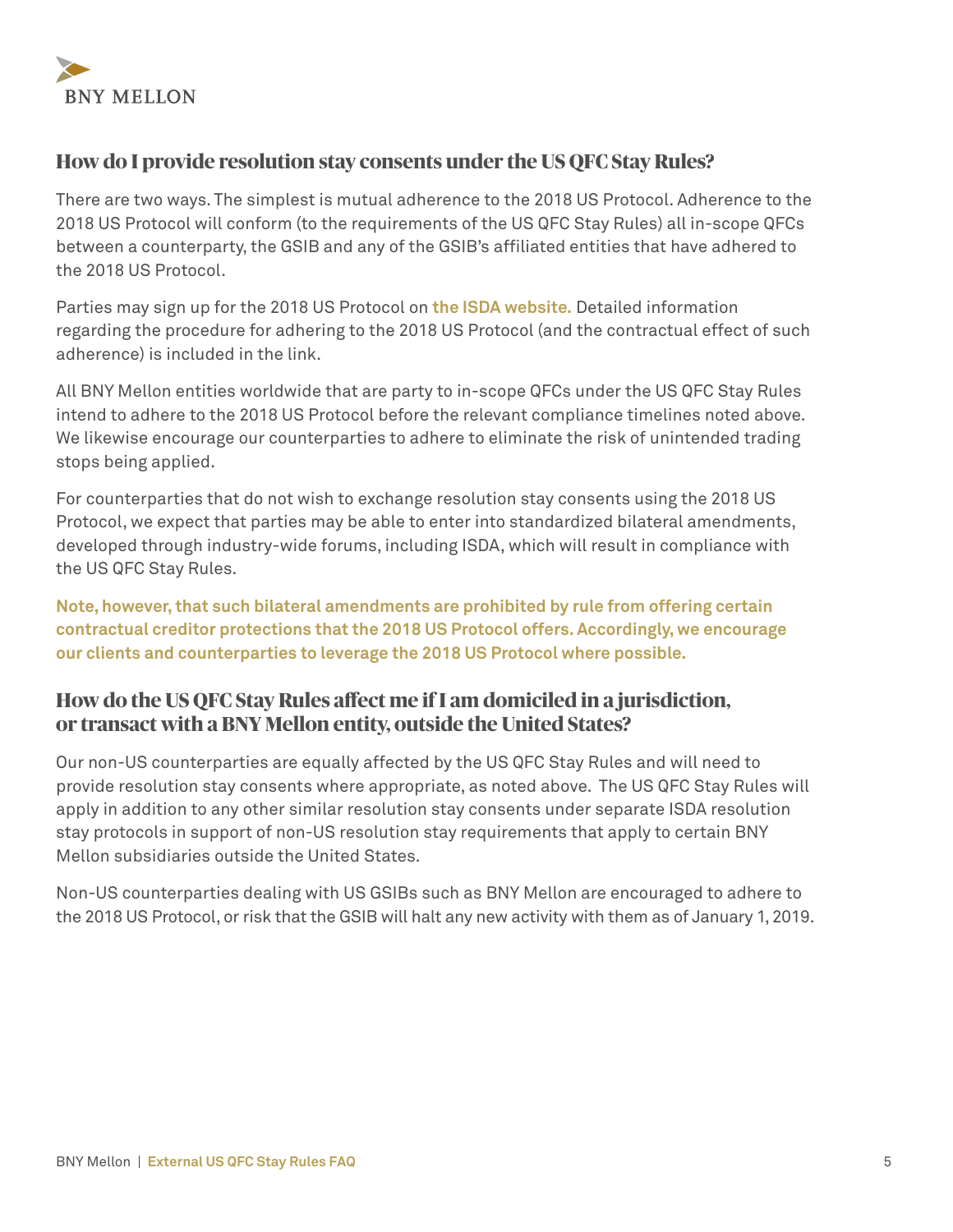

# **My parent entity is a non-US GSIB. Is my QFC subject to the January 1, 2019 compliance date?**

It depends on the domicile of the entity through which you trade with us.

US operations of a non-US GSIB are "covered entities" and, therefore, their in-scope QFCs with any BNY Mellon subsidiary are subject to the January 1, 2019 compliance date mentioned above.

Non-US operations of a non-US GSIB (including the non-US GSIB parent entity) are not "covered entities" under the US QFC Stay Rule. Therefore, in-scope QFCs of such entities with any BNY Mellon subsidiary are generally subject to the second wave compliance date of July 1, 2019.

As noted above, BNY Mellon may nonetheless require certain counterparties, including non-US operations of a non-US GSIB, to provide resolution stay consents prior to July 1, 2019, to avoid any trade stops being applied.

#### **I am organized in the United States and my agreements are governed by US law. Do I need to do anything?**

The US QFC Stay Rules exempt "US nexus" QFCs from some but not all of the resolution stay consent requirements. "US nexus" QFCs include QFCs that are governed by US law and that are entered into with a counterparty that is organized, incorporated or domiciled within the United States.

If all your agreements with BNY Mellon have a "US nexus," BNY Mellon may nonetheless require you to provide resolution stay consents (via the 2018 US Protocol or otherwise) if your agreements provide you with certain contractual rights (e.g., cross-defaults) that the US QFC Stay Rules deem to interfere with the orderly resolution of BNY Mellon as a GSIB.

# **How do the US QFC Stay Rules differ from protections already afforded under the other stay regulations?**

The protections afforded under US QFC Stay Rules and other stay rules are similar, but the scope of application of the US QFC Stay Rules is wider. For instance, the US QFC Stay Rules impact all of our subsidiaries and affiliates and have a broader range of in-scope contracts.

# **Do I need to take any action if I have already adhered to ISDA protocols for other regulations or jurisdictions?**

Yes, if you have in-scope QFCs with BNY Mellon or any of its subsidiaries or affiliates. The Jurisdictional Modules to the ISDA Resolution Stay Jurisdictional Modular Protocol support compliance with their respective local requirements and do not result in compliance with the US QFC Stay Rules.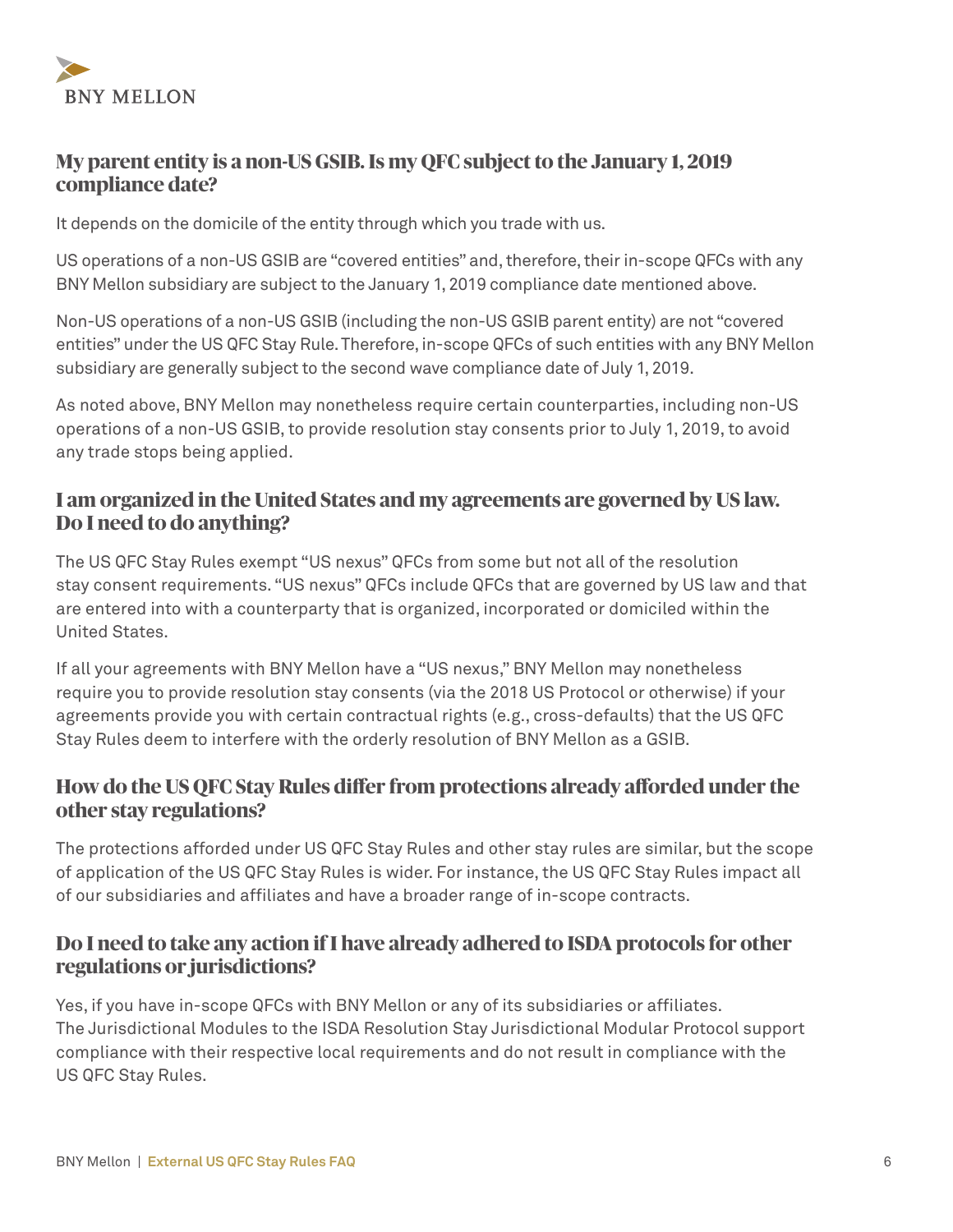

# **Where can I go for more information on the US QFC Stay Rules and BNY Mellon's approach to the US QFC Stay Rules?**

We encourage you to visit the **[ISDA 2018 US Resolution Stay Protocol website](https://www.isda.org/protocol/isda-2018-us-resolution-stay-protocol/)** for more information regarding the US QFC Stay Rules and for further detail regarding how your QFCs may be impacted by these requirements.

You may also visit BNY Mellon's dedicated US QFC Stay Rules web page at **[www.bnymellon.com/qfc](http://www.bnymellon.com/qfc)**

If you need additional clarification, we invite you to email us at **[QFCstayruleenquiries@bnymellon.com.](mailto:QFCstayruleenquiries@bnymellon.com)**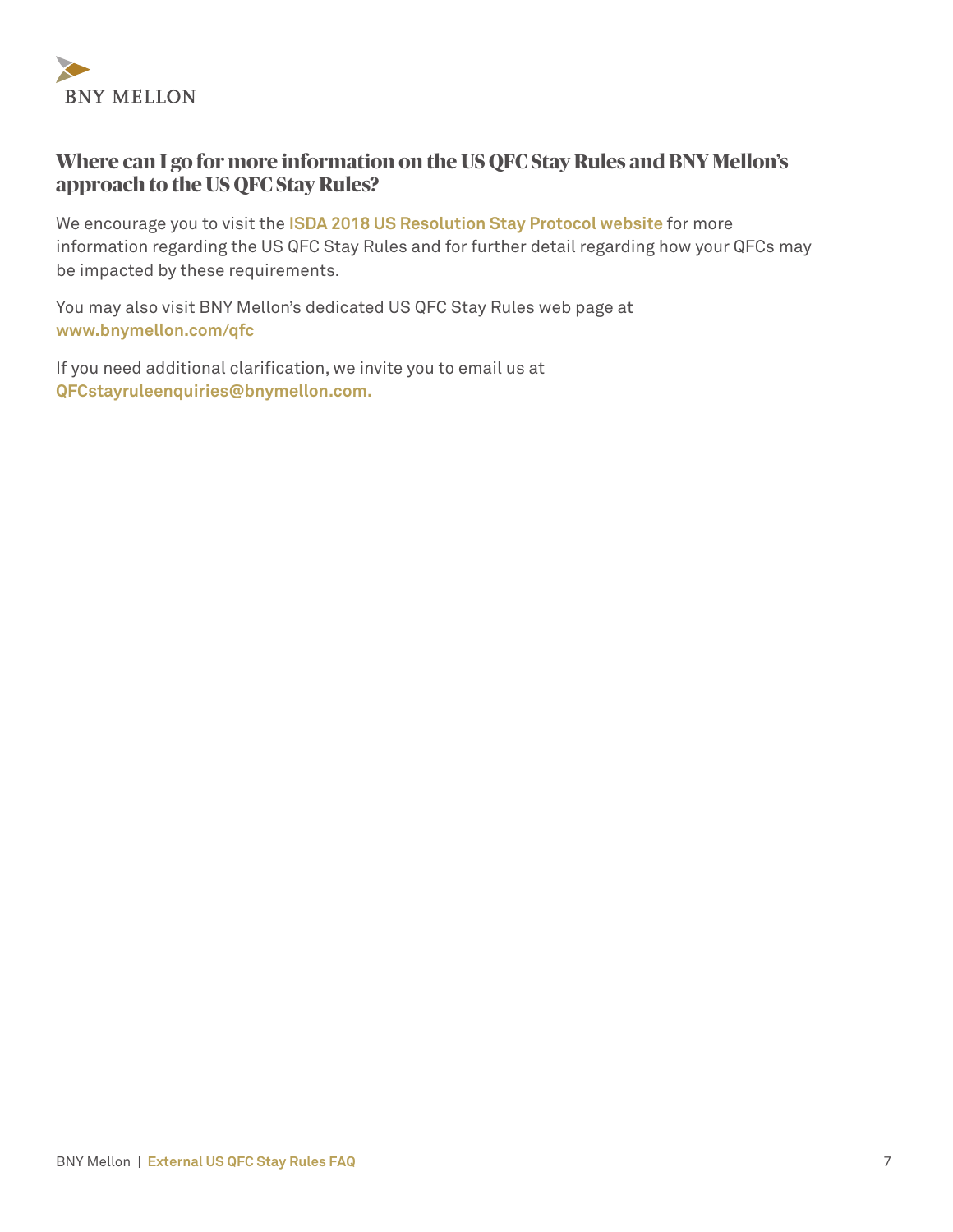

# **Disclaimer**

BNY Mellon is the corporate brand of The Bank of New York Mellon Corporation and may be used as a generic term to reference the corporation as a whole and/or its various group entities. This material and any products and services may be issued or provided under various brand names of BNY Mellon in various countries by duly authorized and regulated subsidiaries, affiliates, and joint ventures of BNY Mellon, which may include any of those listed below:

The Bank of New York Mellon, a banking corporation organized pursuant to the laws of the State of New York, whose registered office is at 240 Greenwich St, NY, NY 10286, USA, . The Bank of New York Mellon is supervised and regulated by the New York State Department of Financial Services and the US Federal Reserve and is authorized by the Prudential Regulation Authority (PRA).

The Bank of New York Mellon operates in the UK through its London branch (UK companies house numbers FC005522 and BR000818) at One Canada Square, London E14 5AL and is subject to regulation by the Financial Conduct Authority (FCA) at 25 The North Colonnade, London E14 5HS, UK and limited regulation by the PRA at Bank of England, Threadneedle St, London, EC2R 8AH, UK. Details about the extent of our regulation by the PRA are available from us on request.

The Bank of New York Mellon SA/NV, a Belgian limited liability company, registered in the RPM Brussels with company number 0806.743.159, whose registered office is at 46 Rue Montoyerstraat, B-1000 Brussels, Belgium, authorized and regulated as a significant credit institution by the European Central Bank (ECB) at Sonnemannstrasse 20, 60314 Frankfurt am Main, Germany, and the National Bank of Belgium (NBB) at Boulevard de Berlaimont/de Berlaimontlaan 14, 1000 Brussels, Belgium, under the Single Supervisory Mechanism and by the Belgian Financial Services and Markets Authority (FSMA) at Rue du Congrès/Congresstraat 12- 14, 1000 Brussels, Belgium for conduct of business rules, and is a subsidiary of The Bank of New York Mellon.

The Bank of New York Mellon SA/NV operates in Ireland through its Dublin branch at Riverside II, Sir John Rogerson's Quay Grand Canal Dock, Dublin 2, D02KV60, Ireland and is registered with the Companies Registration Office in Ireland No. 907126 & with VAT No. IE 9578054E. The Bank of New York Mellon SA/NV, Dublin Branch is subject to limited additional regulation by the Central Bank of Ireland at New Wapping Street, North Wall Quay, Dublin 1, D01 F7X3, Ireland for conduct of business rules and registered with the Companies Registration Office in Ireland No. 907126 & with VAT No. IE 9578054E.

The Bank of New York Mellon SA/NV is trading in Germany as The Bank of New York Mellon SA/NV, Asset Servicing, Niederlassung Frankfurt am Main, and has its registered office at MesseTurm, Friedrich-Ebert-Anlage 49, 60327 Frankfurt am Main, Germany. It is subject to limited additional regulation by the Federal Financial Supervisory Authority (Bundesanstalt für Finanzdienstleistungsaufsicht, Marie-Curie-Str. 24-28, 60439 Frankfurt, Germany) under registration number 122721.

The Bank of New York Mellon SA/NV operates in the Netherlands through its Amsterdam branch at Strawinskylaan 337, WTC Building, Amsterdam, 1077 XX, the Netherlands. The Bank of New York Mellon SA/NV, Amsterdam Branch is subject to limited additional supervision by the Dutch Central Bank ('De Nederlandsche Bank' or 'DNB') on integrity issues only (registration number 34363596). DNB holds office at Westeinde 1, 1017 ZN Amsterdam, the Netherlands.

The Bank of New York Mellon SA/NV operates in Luxembourg through its Luxembourg branch at 2-4 rue Eugene Ruppert, Vertigo Building – Polaris, L- 2453, Luxembourg. The Bank of New York Mellon SA/NV, Luxembourg Branch is subject to limited additional regulation by the Commission de Surveillance du Secteur Financier at 283, route d'Arlon, L-1150 Luxembourg for conduct of business rules, and in its role as UCITS/AIF depositary and central administration agent.

The Bank of New York Mellon SA/NV operates in France through its Paris branch at 7 Rue Scribe, Paris, Paris 75009, France. The Bank of New York Mellon SA/NV, Paris Branch is subject to limitted additional regulation by Secrétariat Général de l'Autorité de Contrôle Prudentiel at Première Direction du Contrôle de Banques (DCB 1), Service 2, 61, Rue Taitbout, 75436 Paris Cedex 09, France (registration number (SIREN) Nr. 538 228 420 RCS Paris - CIB 13733).

The Bank of New York Mellon SA/NV operates in Italy through its Milan branch at Via Mike Bongiorno no. 13, Diamantino building, 5th floor, Milan, 20124, Italy. The Bank of New York Mellon SA/NV, Milan Branch is subject to limiteed additional regulation by Banca d'Italia - Sede di Milano at Divisione Supervisione Banche, Via Cordusio no. 5, 20123 Milano, Italy (registration number 03351).

The Bank of New York Mellon SA/NV operates in England through its London branch at 160 Queen Victoria Street, London EC4V 4LA,